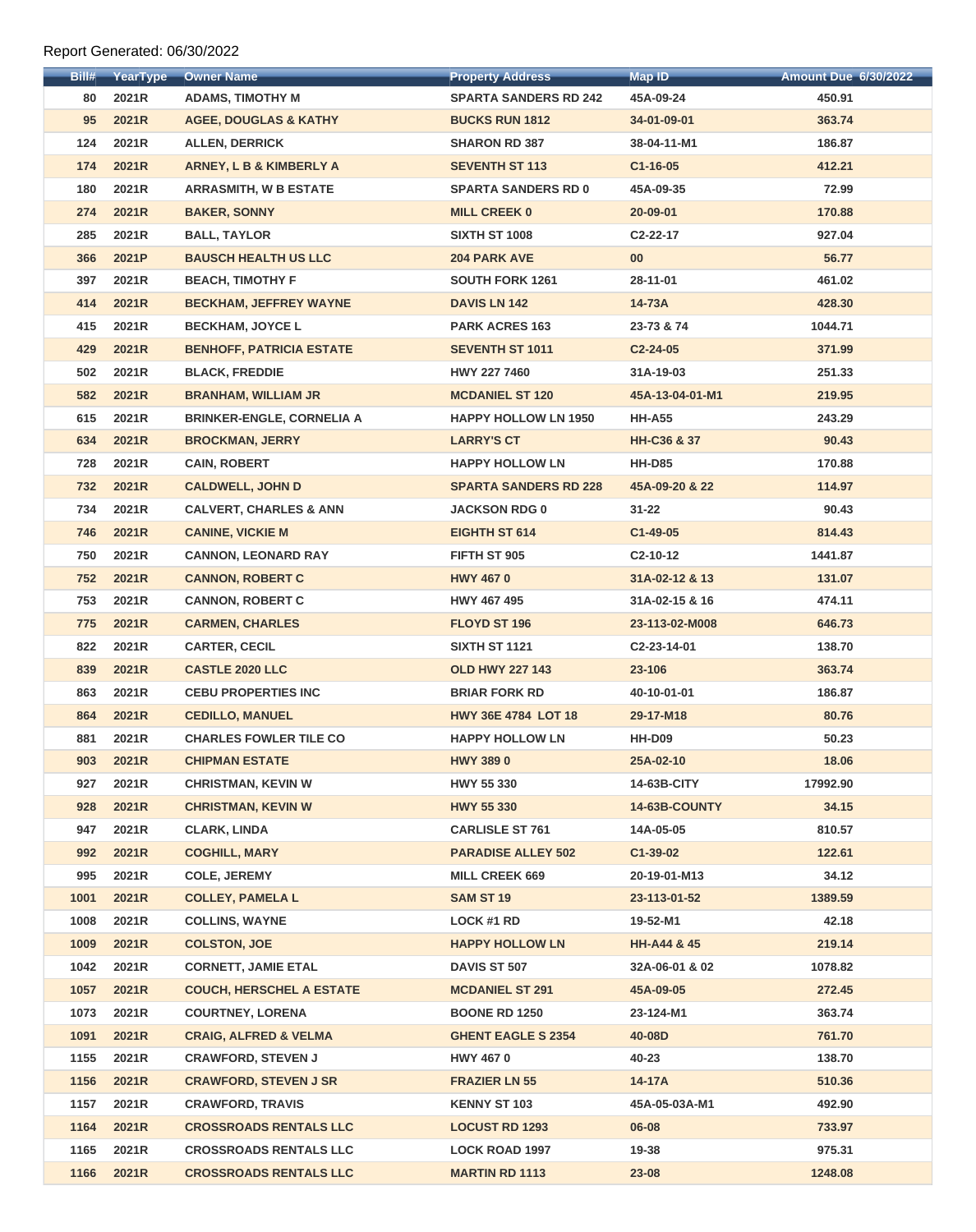| Bill# | YearType | <b>Owner Name</b>                                             | <b>Property Address</b>       | <b>Map ID</b>          | <b>Amount Due 6/30/2022</b> |
|-------|----------|---------------------------------------------------------------|-------------------------------|------------------------|-----------------------------|
| 1167  | 2021R    | <b>CROSSROADS RENTALS LLC</b>                                 | <b>SHORT ST 200</b>           | 32A-13-01 & 01A        | 1167.89                     |
| 1168  | 2021R    | <b>CROSSROADS RENTALS LLC</b>                                 | <b>BUCKS RUN 111</b>          | $33 - 19 - 02$         | 894.36                      |
| 1169  | 2021R    | <b>CROSSROADS RENTALS LLC</b>                                 | <b>MAIN ST 904</b>            | C3-02-02               | 476.57                      |
| 1205  | 2021R    | <b>CURTSINGER, CLAY A</b>                                     | <b>HAPPY HOLLOW LN 590</b>    | <b>HH-D90</b>          | 122.61                      |
| 1300  | 2021R    | <b>DECKER, JEREMY ALAN</b>                                    | <b>WOODROW WILSON RD 1417</b> | $20 - 11$              | 396.13                      |
| 1387  | 2021R    | <b>DOLBY, MARY</b>                                            | <b>UNION ST 508</b>           | 32A-16-10 & 09A        | 455.35                      |
| 1471  | 2021R    | <b>DURAN, ESTELA</b>                                          | <b>CAROLINE ST 11</b>         | 23-113-02-M108         | 257.62                      |
| 1522  | 2021R    | <b>ELLIS, ZACHARY TODD</b>                                    | <b>MILL CREEK 1556</b>        | 20-29-01               | 830.51                      |
| 1547  | 2021R    | <b>ESTRADA, ATAGRACIA</b>                                     | FLOYD ST 216                  | 23-113-02-M003         | 169.18                      |
| 1565  | 2021R    | <b>FARRAR, AMANDA</b>                                         | <b>KENNY ST 84</b>            | 45A-04-02-M2           | 387.91                      |
| 1603  | 2021R    | <b>FITCHEN, NELL ESTATE</b>                                   | KY RIV 0                      | 14-90                  | 26.09                       |
| 1655  | 2021R    | <b>FOX, SANDRA</b>                                            | <b>KINGS RDG 1773</b>         | $10 - 08 - 02$         | 709.83                      |
| 1667  | 2021R    | <b>FRANKLIN, LARRY ALLAN</b>                                  | <b>GROBMYER AVE 319</b>       | C3-15-08               | 1297.06                     |
| 1671  | 2021R    | <b>FRANKS, RAYMOND &amp; SLADE ANGELA</b>                     | <b>INDIAN CREEK 950</b>       | 40-17-01-01            | 629.05                      |
| 1718  | 2021R    | <b>GAINES, CHARLES M &amp; REBECCA R</b>                      | <b>ZEN FOREST RD 1429</b>     | $26 - 01 - 05$         | 2584.15                     |
|       |          |                                                               |                               |                        |                             |
| 1739  | 2021R    | <b>GARRETT, KIMBERLY A</b>                                    | <b>HWY 467 53</b>             | 45A-03-02              | 639.87                      |
| 1758  | 2021R    | <b>GELACEK, JAKE</b>                                          | FIFTH ST 1108                 | $C2 - 21 - 14$         | 943.13                      |
| 1826  | 2021R    | <b>GLENKLER, JENNIFER &amp; DOOLEY PATRICK F LOCK #1 RD 0</b> |                               | 19-50-05-01            | 26.09                       |
| 1827  | 2021R    | GLENKLER, JENNIFER & DOOLEY PATRICK F LOCK #1 RD 214          |                               | 19-50-05-02            | 170.88                      |
| 1828  | 2021R    | <b>GLOBAL PREMIER ASSET SERVICING INC</b>                     | <b>HAPPY HOLLOW LN 1891</b>   | <b>HH-A13 &amp; 14</b> | 235.24                      |
| 1907  | 2021R    | <b>GRIFFIE, CANDY R</b>                                       | <b>BERRY AVE</b>              | 32A-15-11-01-02        | 21.14                       |
| 1927  | 2021R    | <b>GULLION, KARL &amp; TRACIE</b>                             | <b>SEVENTH ST 612</b>         | $C1 - 48 - 09$         | 1039.67                     |
| 1991  | 2021R    | <b>HARDY, MICHAEL</b>                                         | <b>HAPPY HOLLOW LN</b>        | <b>HH-D50</b>          | 50.23                       |
| 1998  | 2021R    | <b>HARMON, BRENT</b>                                          | <b>HAPPY HOLLOW LN</b>        | <b>HH-D54</b>          | 74.36                       |
| 2008  | 2021R    | <b>HARRELL, BRIANA &amp; PERRY COREY</b>                      | <b>JOSEPH ST 30</b>           | 23-113-02-M098         | 204.56                      |
| 2045  | 2021R    | <b>HARVEY, BOBBIE L</b>                                       | <b>RAIL ST N 14</b>           | 25A-05-02              | 267.41                      |
| 2047  | 2021R    | <b>HARVEY, BOBBIE L</b>                                       | <b>WRIGHTS RDG 2865</b>       | 07-28-13-02            | 1586.66                     |
| 2075  | 2021R    | <b>HAWKINS, TAMMY D</b>                                       | <b>GOOSE CR 1452</b>          | 30-26-M1               | 436.35                      |
| 2091  | 2021R    | <b>HEDGER, JACOB</b>                                          | <b>HWY 36E 4842 LOT 44</b>    | 29-17-M44              | 40.06                       |
| 2131  | 2021R    | <b>HERNANDEZ, PENNY</b>                                       | <b>CAROLINE ST 2</b>          | 23-113-02-M143         | 98.42                       |
| 2136  | 2021R    | <b>HEWITT, AMY JEAN</b>                                       | <b>GOOSE CR</b>               | 35-08-04               | 203.07                      |
| 2142  | 2021R    | <b>HEWITT, ERIC L</b>                                         | <b>GOOSE CR</b>               | 35-08-05               | 251.33                      |
| 2164  | 2021R    | <b>HIGHLAND, LIQUOR WEST</b>                                  | <b>HWY 42W 0</b>              | 14A-04-05              | 510.36                      |
| 2203  | 2021R    | <b>HINKLE, DANIEL</b>                                         | <b>OLD HWY 227 138</b>        | 23-109A-M08            | 98.42                       |
| 2207  | 2021R    | <b>HOFFMAN, TIM &amp; DOROTHY</b>                             | <b>HAPPY HOLLOW LN</b>        | HH-E81, 82 & 83        | 138.70                      |
| 2211  | 2021R    | <b>HOLCOMB, ROBERT</b>                                        | <b>MILL CREEK 47</b>          | 20-19-02-M19           | 42.18                       |
| 2213  | 2021R    | <b>HOLDER, TROY</b>                                           | <b>HWY 467 267</b>            | 45A-03-12 & 13         | 177.96                      |
| 2303  | 2021R    | <b>HUGHES, STEVEN</b>                                         | <b>JOSEPH ST 2</b>            | 23-113-02-M105         | 116.11                      |
| 2325  | 2021R    | <b>HUNT, LEO MAE ESTATE</b>                                   | <b>JACKSON RDG 8</b>          | 31A-03-01              | 756.58                      |
| 2339  | 2021R    | <b>HUTTON, JANET</b>                                          | <b>STEWART LN 270</b>         | HH-G15, 16, 17 & 18    | 484.59                      |
| 2349  | 2021P    | <b>IDENTOGO</b>                                               | 2478 HWY 227                  | $00\,$                 | 78.83                       |
| 2425  | 2021R    | <b>JACKSON RIDGE FARM LLC</b>                                 | <b>JACKSON RDG 1354</b>       | $36 - 16$              | 274.30                      |
| 2480  | 2021R    | <b>JOHNSON, MARTHA ESTATE TRUST</b>                           | <b>HWY 227</b>                | 31A-19-01-01 ETC       | 396.13                      |
| 2481  | 2021R    | <b>JOHNSON, MARTHA ESTATE TRUST</b>                           | <b>HWY 2270</b>               | 31A-19-02-01           | 26.09                       |
| 2482  | 2021R    | <b>JOHNSON, MARTHA ESTATE TRUST</b>                           | <b>HAPPY HOLLOW LN</b>        | HH-D75 & 76            | 259.36                      |
| 2498  | 2021R    | <b>JONES, ERIC LEWIS &amp;</b>                                | <b>HWY 47 6191</b>            | 38-27                  | 900.22                      |
| 2501  | 2021R    | <b>JONES, JOE ESTATE</b>                                      | <b>HWY 42E 0</b>              | $32 - 03$              | 54.55                       |
| 2506  | 2021R    | JONES, LEE CHRISTOPHER & SAMANTHA A MOJAVE TR                 |                               | 23-23A-83              | 275.31                      |
|       |          |                                                               |                               |                        |                             |
| 2511  | 2021R    | <b>JOSE, ANTONIO</b>                                          | HWY 36E 4784 LOT 16           | 29-17-M16              | 45.37                       |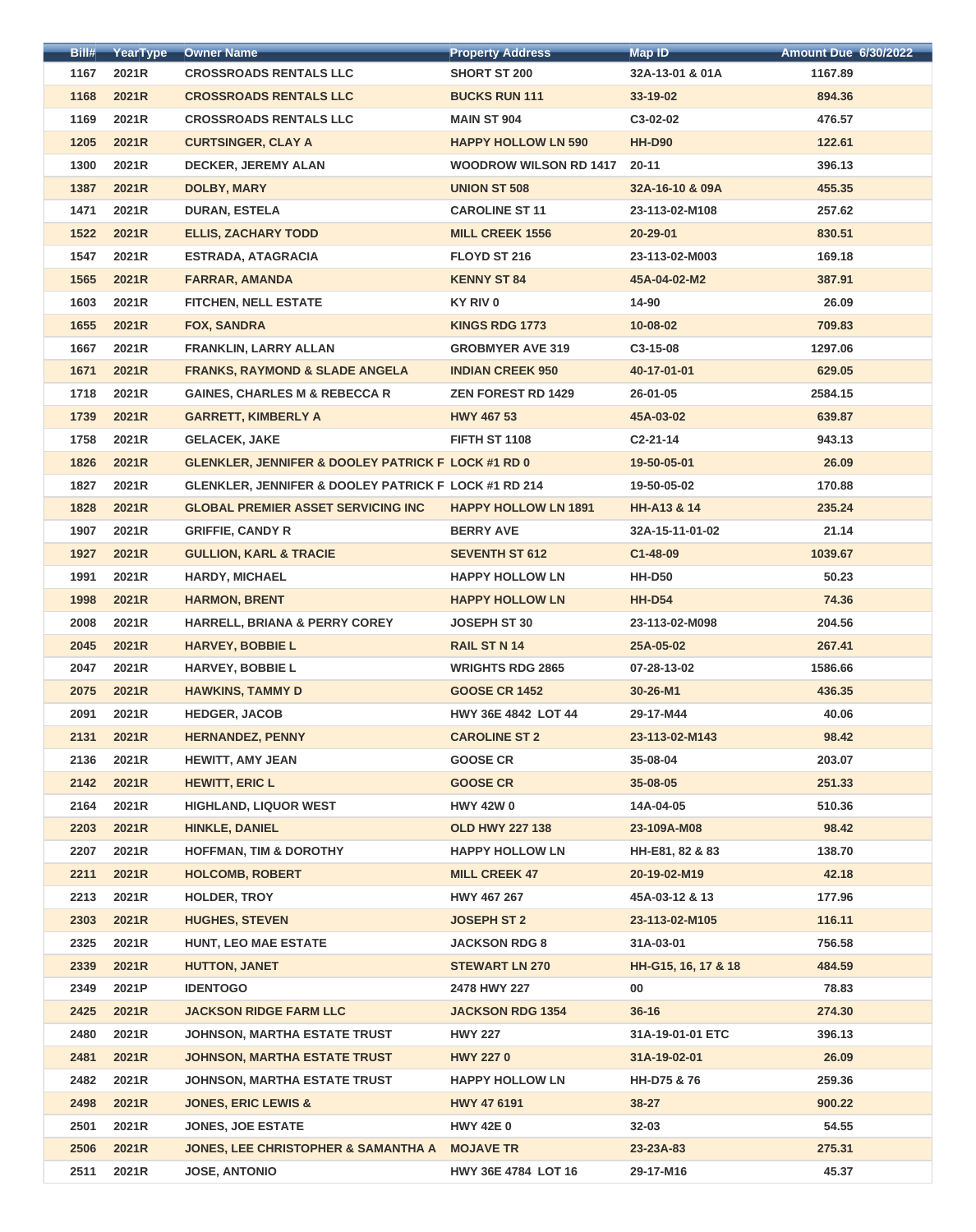| Bill# | YearType | <b>Owner Name</b>                         | <b>Property Address</b>     | <b>Map ID</b>              | <b>Amount Due 6/30/2022</b> |
|-------|----------|-------------------------------------------|-----------------------------|----------------------------|-----------------------------|
| 2530  | 2021R    | <b>KANOVITZ, DANA MAJOR</b>               | <b>GOOSE CR 942</b>         | $30 - 31$                  | 3904.67                     |
| 2625  | 2021R    | <b>KING, THOMAS P ESTATE</b>              | <b>CALENDAR RD 732</b>      | 16-07                      | 557.02                      |
| 2728  | 2021R    | <b>LEATHERS, GREGORY EUGENE ESTATE</b>    | <b>HWY 389 3566</b>         | 25A-05-01                  | 170.88                      |
| 2731  | 2021R    | LEE, ERIC M & CLAYWYNEICA                 | <b>CARLISLE RD 3562</b>     | $11-13C$                   | 1393.60                     |
| 2732  | 2021R    | LEE, JO ANN                               | <b>HAPPY HOLLOW LN</b>      | HH-D03, 04 & 05            | 178.92                      |
| 2768  | 2021R    | <b>LEWIS, EZRA</b>                        | <b>SIXTH ST 1107</b>        | $C2-23-10$                 | 685.71                      |
| 2773  | 2021R    | <b>LEWIS, MARK</b>                        | <b>FLOYD ST 120</b>         | 23-113-02-M027             | 186.87                      |
| 2775  | 2021R    | <b>LEWIS, MARK S</b>                      | <b>HWY 36E 14180</b>        | 45A-06-01                  | 324.94                      |
| 2778  | 2021R    | <b>LEWIS, MELISSA</b>                     | <b>FISHING ST 300</b>       | 32A-04-04                  | 165.87                      |
| 2782  | 2021R    | <b>LEWIS, PAUL</b>                        | <b>FISHING ST 300</b>       | 32A-04-04-B1               | 165.87                      |
| 2830  | 2021R    | <b>LOBATO, JUAN</b>                       | <b>CAROLINE ST 7</b>        | 23-113-02-M107             | 275.31                      |
| 2831  | 2021R    | <b>LOBATO, JUAN</b>                       | <b>CAROLINE ST 58</b>       | 23-113-02-M129             | 169.18                      |
| 2876  | 2021R    | <b>LUCAS, AMY G</b>                       | <b>MAPLE ST 6</b>           | 31A-11-06                  | 211.78                      |
| 2881  | 2021R    | <b>LUCAS, WALKER</b>                      | <b>HWY 467 275</b>          | 31A-02-01-M1               | 122.61                      |
| 2928  | 2021R    | <b>MAIDEN, DANNY</b>                      | <b>MASON ST 406</b>         | 14-97-M1                   | 170.88                      |
| 2929  | 2021R    | <b>MAIDEN, DANNY L</b>                    | <b>MASON ST 401</b>         | 14-94A                     | 211.11                      |
| 2970  | 2021R    | <b>MARKSBERRY, GARNETT JR</b>             | <b>MCDANIEL ST 321</b>      | 45A-09-03-M1               | 135.97                      |
| 2996  | 2021R    | <b>MARSHALL, JULIA M</b>                  | <b>HIGHLAND AVE 211</b>     | C1-10-06A                  | 251.33                      |
| 2997  | 2021R    | <b>MARSHALL, JULIA M</b>                  | <b>THIRD ST 114</b>         | C1-10-07                   | 894.87                      |
| 3024  | 2021R    | <b>MARTIN, JOHN A</b>                     | <b>LOCUST E PRONG 2666</b>  | 07-09                      | 946.73                      |
| 3051  | 2021R    | <b>MAX KENTUCKY PROPERTIES 5 LLC</b>      | <b>SEVENTH ST 112</b>       | $C1 - 15 - 12$             | 653.54                      |
| 3069  | 2021R    | <b>MCARTER, MARY</b>                      | <b>FRONT ST 0</b>           | 14A-02-06-01               | 70.05                       |
| 3113  | 2021R    | <b>MCCREARY, JESSE ESTATE</b>             | <b>FOURTH ST 706</b>        | C <sub>2</sub> -01-06 & 07 | 170.88                      |
| 3144  | 2021R    | <b>MCINTYRE, DOUGLAS R &amp; PAMELA J</b> | <b>RAISOR RD 177</b>        | 39-18-02-15 & 21-23        | 1513.39                     |
| 3260  | 2021R    | <b>MEREDITH, CHARLOTTE K ESTATE</b>       | <b>TRACY LN</b>             | 31A-02-27                  | 252.13                      |
| 3261  | 2021R    | <b>MERSHALL, DERECK E</b>                 | <b>FOURTH ST 908</b>        | C2-16-01 & 02              | 436.35                      |
| 3400  | 2021R    | <b>MONTUFAR, VICTOR &amp; LEONARDA V</b>  | <b>SYCAMORE ST 311</b>      | $C1-19-04$                 | 363.95                      |
| 3419  | 2021R    | <b>MOORE, JESSE ESTATE</b>                | <b>HAPPY HOLLOW LN</b>      | <b>HH-E21</b>              | 50.23                       |
| 3424  | 2021R    | <b>MOORE, LEASHA L</b>                    | <b>MILL CREEK 605</b>       | 20-19-01-M06               | 90.43                       |
| 3441  | 2021R    | <b>MOORE, WISDOM V</b>                    | <b>LOCK #1 RD 196</b>       | 19-50-06                   | 170.88                      |
| 3449  | 2021R    | <b>MORRIS, BONNIE J ESTATE</b>            | <b>NINTH ST 910</b>         | $C2-20-11$                 | 211.11                      |
| 3454  | 2021R    | <b>MORRIS, PATRICK</b>                    | <b>HWY 467</b>              | 31A-02-05-03-01            | 1180.30                     |
| 3456  | 2021R    | <b>MORRISON, JAMES</b>                    | <b>WINSLOW ST 606</b>       | $C2 - 23 - 29$             | 492.66                      |
| 3494  | 2021R    | <b>MUNIAK, RYAN</b>                       | <b>BUCKS RUN 1175</b>       | 33-41A-07                  | 2804.54                     |
| 3536  | 2021R    | <b>NEVILS, MABLE C</b>                    | <b>HAPPY HOLLOW LN 881</b>  | HH-D10, 11 & 12            | 138.70                      |
| 3551  | 2021R    | <b>NEW, RUBY ESTATE</b>                   | <b>BOONE RD 0</b>           | 23-33A-07                  | 151.50                      |
| 3576  | 2021R    | <b>NOE, ROB</b>                           | <b>MILL CREEK 647</b>       | 20-19-01-M10               | 90.43                       |
| 3633  | 2021R    | OAK, CINDY & WOODALL MARY                 | <b>SEVENTH ST 211</b>       | $C1 - 23 - 03$             | 733.97                      |
| 3824  | 2021R    | PEREZ-SOTERO, DELFINO & IMELDA            | <b>HWY 36E 4784 LOT 39</b>  | 29-17-M39                  | 77.21                       |
| 3825  | 2021R    | <b>PERKINS, ANNA R</b>                    | <b>HWY 36E 14000</b>        | 45A-04-08 & 04A-M1         | 93.98                       |
| 3826  | 2021R    | <b>PERKINS, ANNA R</b>                    | <b>SIXTH ST 614 1/2</b>     | C1-47-07A                  | 1055.74                     |
| 3838  | 2021R    | <b>PERKINS, JOHN E</b>                    | <b>HAPPY HOLLOW LN 1660</b> | HH-A84 & 85                | 264.20                      |
| 3844  | 2021R    | <b>PERKINS, PATRICIA POPE</b>             | <b>HIGHLAND AVE 2914</b>    | 22-17A-05                  | 1763.63                     |
| 3845  | 2021R    | <b>PERKINS, PATRICIA POPE</b>             | <b>SEMINARY ST 815</b>      | C1-30-11 & 12              | 1160.30                     |
| 3854  | 2021R    | PERRY, DANIEL & OMA RENAYE                | <b>RAILROAD ST 520</b>      | 31A-18-01 & 02             | 492.66                      |
| 3864  | 2021R    | PERRY, ROBERT G, ETAL                     | <b>LARRY'S CT 241</b>       | HH-C10, 11, 12, 13& 14     | 396.13                      |
| 3869  | 2021R    | <b>PFALLER, GEORGE W &amp; JEFFREY M</b>  | <b>HAPPY HOLLOW LN</b>      | <b>HH-D59</b>              | 50.23                       |
| 3883  | 2021R    | <b>PHILLIPS, JIMMIE R &amp;</b>           | <b>HAPPY HOLLOW LN</b>      | <b>HH-B42</b>              | 50.23                       |
| 3890  | 2021R    | <b>PIEPER, MARK A</b>                     | <b>HAPPY HOLLOW LN 430</b>  | <b>HH-E53</b>              | 42.18                       |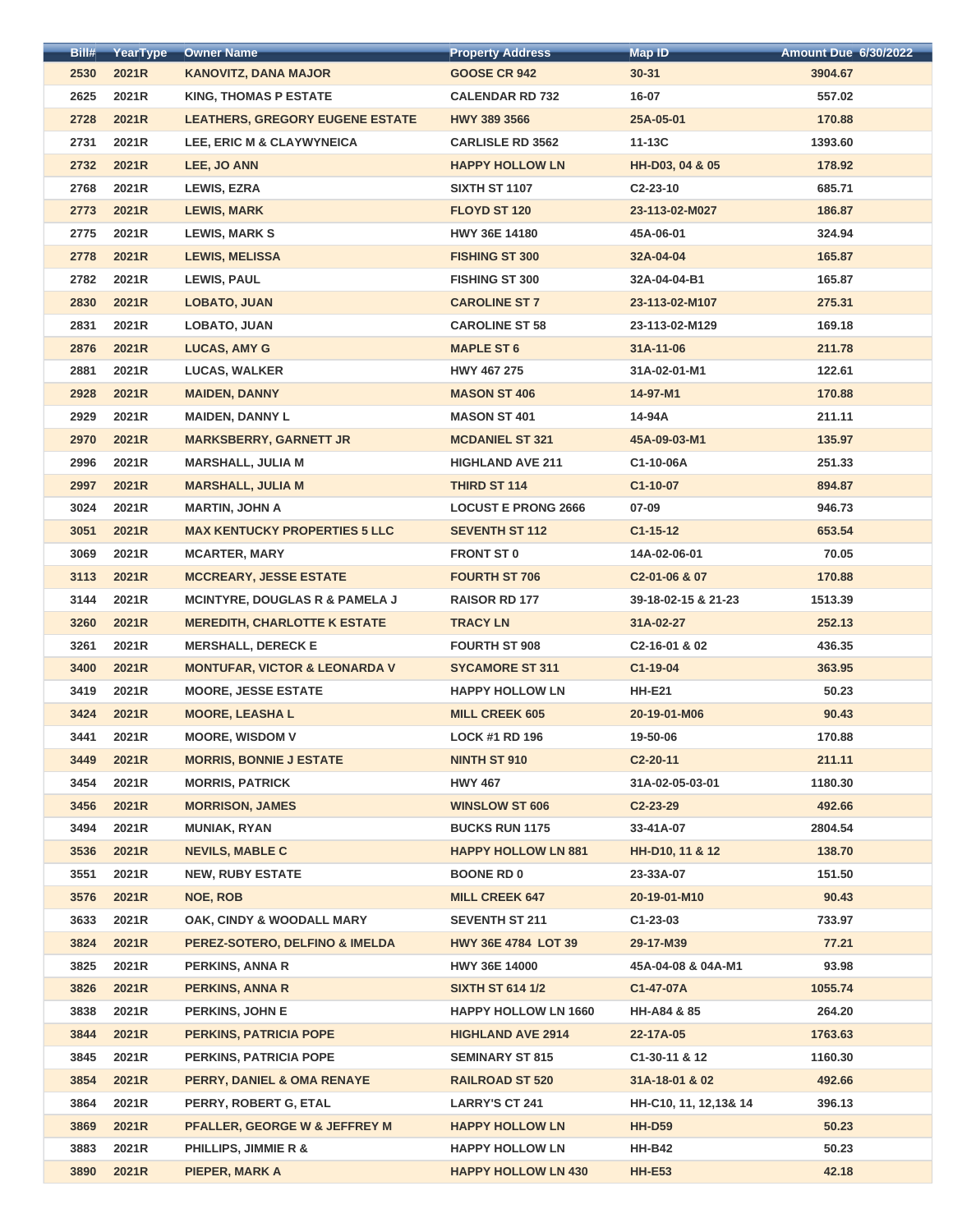| Bill# | YearType | <b>Owner Name</b>                                       | <b>Property Address</b>     | <b>Map ID</b>          | <b>Amount Due 6/30/2022</b> |
|-------|----------|---------------------------------------------------------|-----------------------------|------------------------|-----------------------------|
| 3901  | 2021R    | PIRTLE, DANIEL R                                        | HIGHLAND AVE 1411 1/2       | C3-03-32               | 653.54                      |
| 3915  | 2021R    | <b>PLEW, TAMMY D</b>                                    | <b>GOOSE CR 0</b>           | $30 - 26$              | 956.18                      |
| 3952  | 2021R    | PRATHER, JOSEPH & DUNAWAY CHRISTINA HAPPY HOLLOW LN 740 |                             | HH-E22, 23 & 24        | 154.79                      |
| 3970  | 2021R    | <b>PROCTOR, MILDRED</b>                                 | <b>HWY 36E 0</b>            | 45A-12-03              | 52.00                       |
| 4005  | 2021P    | <b>QUADIENT LEASING USA INC</b>                         | 6870 HWY 42E, GHENT         | 00                     | 10.01                       |
| 4035  | 2021R    | <b>RAISOR, JUDY</b>                                     | <b>HWY 36E 2638</b>         | $23 - 42 - 01$         | 310.68                      |
| 4056  | 2021R    | <b>RAP LLC</b>                                          | <b>TILLEY DR 1108</b>       | C <sub>2</sub> -27-17  | 1409.70                     |
| 4071  | 2021R    | <b>RAYBORN, GEORGE &amp; MARILYN</b>                    | <b>HAPPY HOLLOW LN 880</b>  | HH-E08, 09 & 10        | 186.97                      |
| 4078  | 2021R    | <b>REED, DEBORAH ESTATE</b>                             | <b>HWY 227 192</b>          | 23-109B                | 1407.28                     |
| 4105  | 2021R    | <b>REYNA, ROBERTO &amp; MARIA D</b>                     | <b>BLACK ROCK</b>           | 38-04-36               | 505.23                      |
| 4124  | 2021R    | <b>RICE, TRAVIS</b>                                     | <b>GREENS BOTTOM 231</b>    | 24-45-16               | 782.24                      |
| 4129  | 2021R    | <b>RICHARD, LEVI ESTATE</b>                             | <b>OLD HWY 2270</b>         | 31A-01-04              | 34.12                       |
| 4173  | 2021P    | <b>RIVER VALLEY WINERY INC</b>                          | <b>1279 MOUND HILL RD</b>   | 00                     | 237.87                      |
| 4228  | 2021R    | <b>ROBINSON, DAVID &amp; KATHY</b>                      | <b>LEWIS RD</b>             | $32 - 14 - 06$         | 98.42                       |
|       |          |                                                         |                             |                        |                             |
| 4262  | 2021R    | ROQUE, GUADALUPE CALVILLO                               | FLOYD ST 104                | 23-113-02-M031         | 257.62                      |
| 4283  | 2021R    | <b>ROSELL, DENNIS</b>                                   | <b>OLD HWY 227 114</b>      | 23-109A-M03            | 45.37                       |
| 4290  | 2021R    | <b>ROUTON, BRENT</b>                                    | JOSEPH ST 71                | 23-113-02-M085         | 275.31                      |
| 4339  | 2021R    | <b>SANDERS, JENNIE ESTATE</b>                           | <b>HWY 4670</b>             | 31A-08-01              | 42.18                       |
| 4346  | 2021R    | <b>SANDLIN, RONNIE MICHAEL</b>                          | <b>SANDLIN RD 303</b>       | 24-42                  | 444.38                      |
| 4374  | 2021R    | <b>SCHIRMER, PENNY A</b>                                | <b>MAIN ST GHENT 404</b>    | 32A-09-07              | 1346.03                     |
| 4379  | 2021R    | <b>SCHNEIDER, BRITTANY L</b>                            | <b>HUNTER HEIGHTS 2172</b>  | 03-09-01-04            | 959.22                      |
| 4406  | 2021R    | <b>SCULLEY, WILLIE C ESTATE</b>                         | <b>BUFFALO CR 1741</b>      | 36-11-06-M1            | 74.36                       |
| 4407  | 2021R    | <b>SCULLEY, WILLIE J</b>                                | <b>BUFFALO CR 1739</b>      | $36 - 11 - 06$         | 582.74                      |
| 4437  | 2021R    | <b>SEAWARD, KATHY</b>                                   | <b>TOWN &amp; COUNTRY 2</b> | 23-67-M02              | 186.87                      |
| 4465  | 2021R    | <b>SHELTON, RALPH ESTATE</b>                            | <b>HWY 36W 200</b>          | 09-56-M1               | 74.36                       |
| 4479  | 2021R    | <b>SHORELINE TAX SERVICES LLC</b>                       | <b>STEWART LN 211</b>       | <b>HH-G39 &amp; 40</b> | 90.43                       |
| 4496  | 2021R    | <b>SIMMONS, JOHN ESTATE</b>                             | <b>HWY 2270</b>             | $31 - 11$              | 90.43                       |
| 4512  | 2021R    | <b>SINGER, JAMES SCOTT</b>                              | <b>HAPPY HOLLOW LN 1800</b> | <b>HH-A70 &amp; 71</b> | 315.68                      |
| 4513  | 2021R    | <b>SINGER, JAMES SCOTT</b>                              | <b>HAPPY HOLLOW LN</b>      | <b>HH-A72</b>          | 22.87                       |
| 4515  | 2021R    | <b>SKAGGS, CECIL SR ESTATE</b>                          | <b>HWY 4670</b>             | 31A-03-05              | 70.54                       |
| 4553  | 2021R    | <b>SMITH, DEBORAH L</b>                                 | <b>BUCKS RUN 1265</b>       | 33-41A-03-01 & 02      | 1796.57                     |
| 4554  | 2021R    | <b>SMITH, DEBORAH L</b>                                 | <b>BUCKS RUN 1371</b>       | 33-41A-03-03           | 540.62                      |
| 4593  | 2021R    | <b>SMITH, MERLE JR ESTATE</b>                           | OLD GILGAL RD 1121          | 25-23-01               | 90.43                       |
| 4638  | 2021R    | <b>SNOW, JACKIE</b>                                     | <b>HWY 36E 4784 LOT 9</b>   | 29-17-M09              | 63.06                       |
| 4695  | 2021P    | <b>SPH ENTERPRISES LLC</b>                              | <b>1415 HIGHLAND AVE</b>    | 00                     | 348.81                      |
| 4760  | 2021R    | <b>STETHEN, CLYDE ESTATE</b>                            | <b>CARLISLE ST</b>          | 14A-04-06              | 110.06                      |
| 4775  | 2021R    | <b>STEVENSON, GEORGE K</b>                              | <b>COMANCHE TR 112</b>      | 23-23A-67              | 301.84                      |
| 4787  | 2021R    | <b>STEWART, LISA</b>                                    | <b>HWY 36E 14064</b>        | 45A-04-06              | 555.87                      |
| 4808  | 2021R    | <b>STIVERS, GEORGE E &amp; MARSHA</b>                   | <b>MAIN ST SANDERS 54</b>   | 45A-05-02              | 261.96                      |
| 4817  | 2021R    | <b>STOUT, JAMES</b>                                     | <b>HAPPY HOLLOW LN</b>      | <b>HH-A15</b>          | 34.12                       |
| 4903  | 2021R    | <b>TAYLOR, OWEN &amp; NORMA</b>                         | <b>HAPPY HOLLOW LN</b>      | <b>HH-E72</b>          | 50.23                       |
| 4915  | 2021R    | <b>TERRELL, BURNARD ASHLEY</b>                          | <b>GOOSE CR 0</b>           | $30 - 30$              | 170.88                      |
| 4916  | 2021R    | <b>TERRELL, BURNARD ASHLEY</b>                          | <b>BUFFALO CR 60</b>        | 30-31A                 | 364.13                      |
| 4917  | 2021R    | <b>TERRELL, BURNARD ASHLEY</b>                          | <b>CEMETERY LN N 28</b>     | $31A-15-19$            | 733.97                      |
| 4918  | 2021R    | <b>TERRELL, BURNARD ASHLEY</b>                          | <b>LOCK ROAD 1204</b>       | C2-28-10               | 2198.01                     |
| 4923  | 2021R    | <b>THARP, ARTHUR ESTATE</b>                             | <b>DAVIS/SANDERS ST 0</b>   | 45A-09-10              | 31.00                       |
| 5017  | 2021R    | <b>TOMLINSON, BETTY ESTATE</b>                          | <b>CRESCENT CT 15</b>       | 31A-10-01              | 999.41                      |
| 5069  | 2021R    | <b>TRUCE GLOBAL INC</b>                                 | <b>HWY 55 895</b>           | 14-100-05              | 6397.10                     |
| 5070  | 2021R    | <b>TRUCE GLOBAL LLC</b>                                 | HWY 55 895                  | 14-100-05-01           | 975.31                      |
|       |          |                                                         |                             |                        |                             |